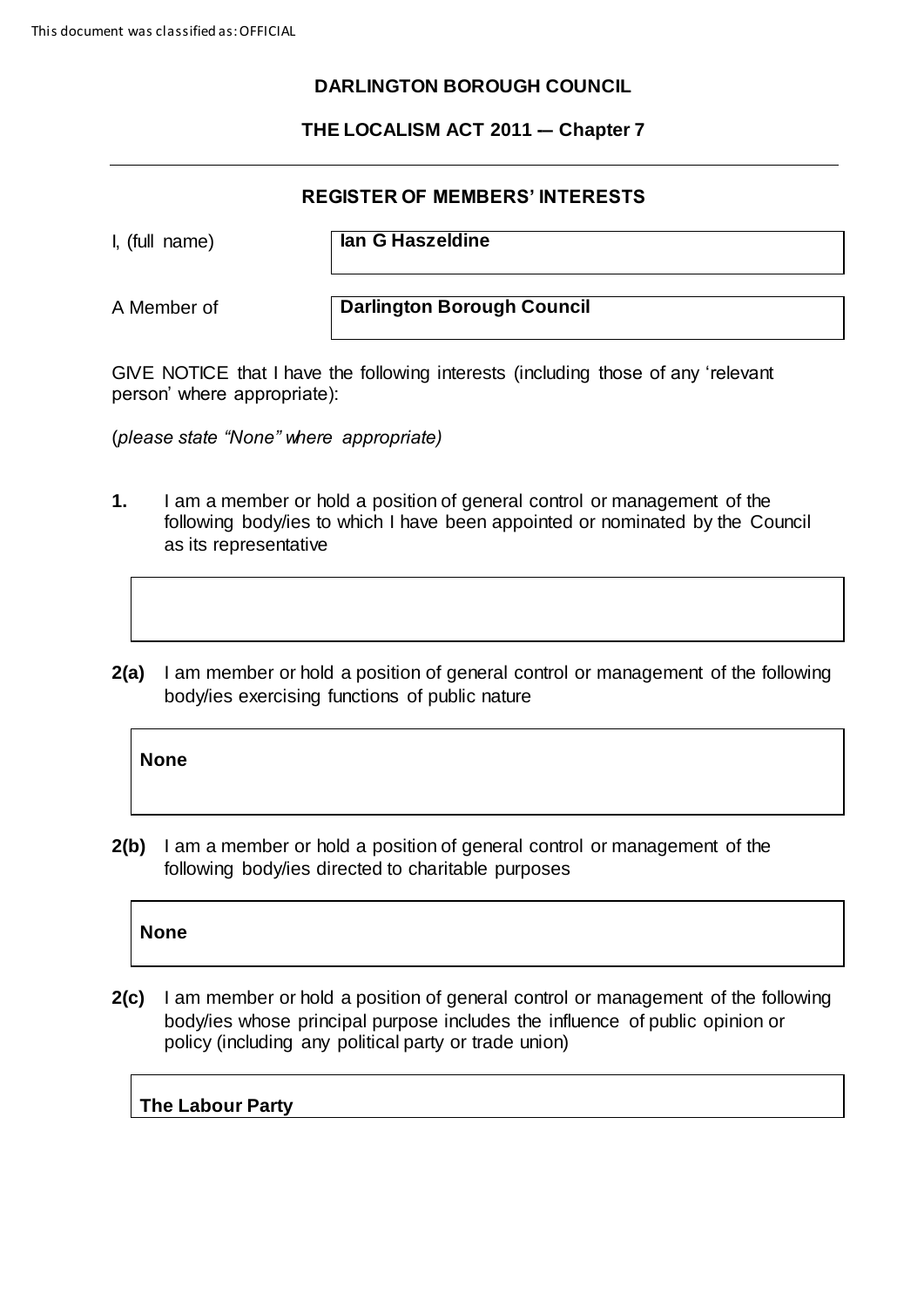### **3. Employment, office, trade, profession or vocation**

Details of employment, office, trade, profession or vocation, carried on for profit or gain (including the name of employer, business or trading name)

Member

**N/A**

Spouse, Civil Partner or Cohabitee

**N/A**

## **4. Sponsorship**

The names of any persons(s) or body(ies) who have made payment or provision of any other financial benefit (other than from the Council) in respect of expenses incurred by you in carrying out your duties as a member or towards your election expenses. This includes any payment or financial benefit from a trade union

Member

**Labour Party**

Spouse, Civil Partner or Cohabitee

**N/A**

## **5. Contracts**

Description of any contract which is made between you or your spouse/civil partner/ cohabitee, or a body in which you or your spouse/civil partner/ cohabitee has a beneficial interest **(**see note below) and the Council, under which goods or services are to be provided or works are to be executed; and which has not been fully discharged

Member

**N/A**

Spouse, Civil Partner or Cohabitee

**N/A**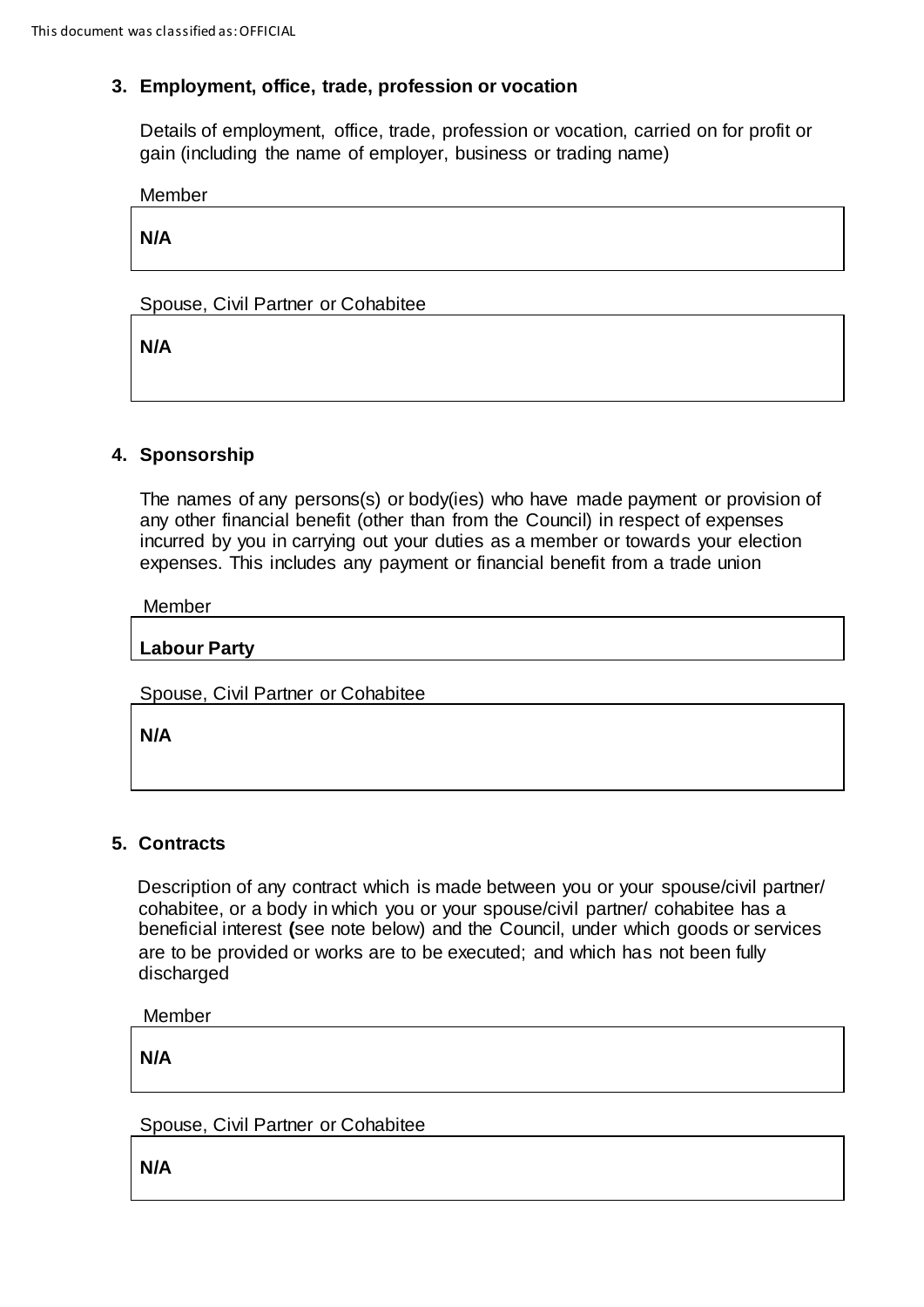### **6. Land**

Any beneficial interest in land, which is in the area of the authority, giving the address or other description (*sufficient to identify the location)* of land

#### Member

### **206 Hundens Lane Darlington**

Spouse, Civil Partner or Cohabitee

**N/A**

### **7. Licences**

 Any licence (alone or jointly with others) to occupy land for a month or longer, in the area of your authority, giving the address or other description (*sufficient to identify the location)* of land

Member

**N/A**

Spouse, Civil Partner or Cohabitee

**N/A**

### **8. Corporate Tenancies**

Any tenancy where (to my knowledge) the landlord is the Council and the tenant is a body in which you or your spouse/ civil partner/ cohabitee has a beneficial interest (see note below)

Member

**N/A**

Spouse, Civil Partner or Cohabitee

**N/A**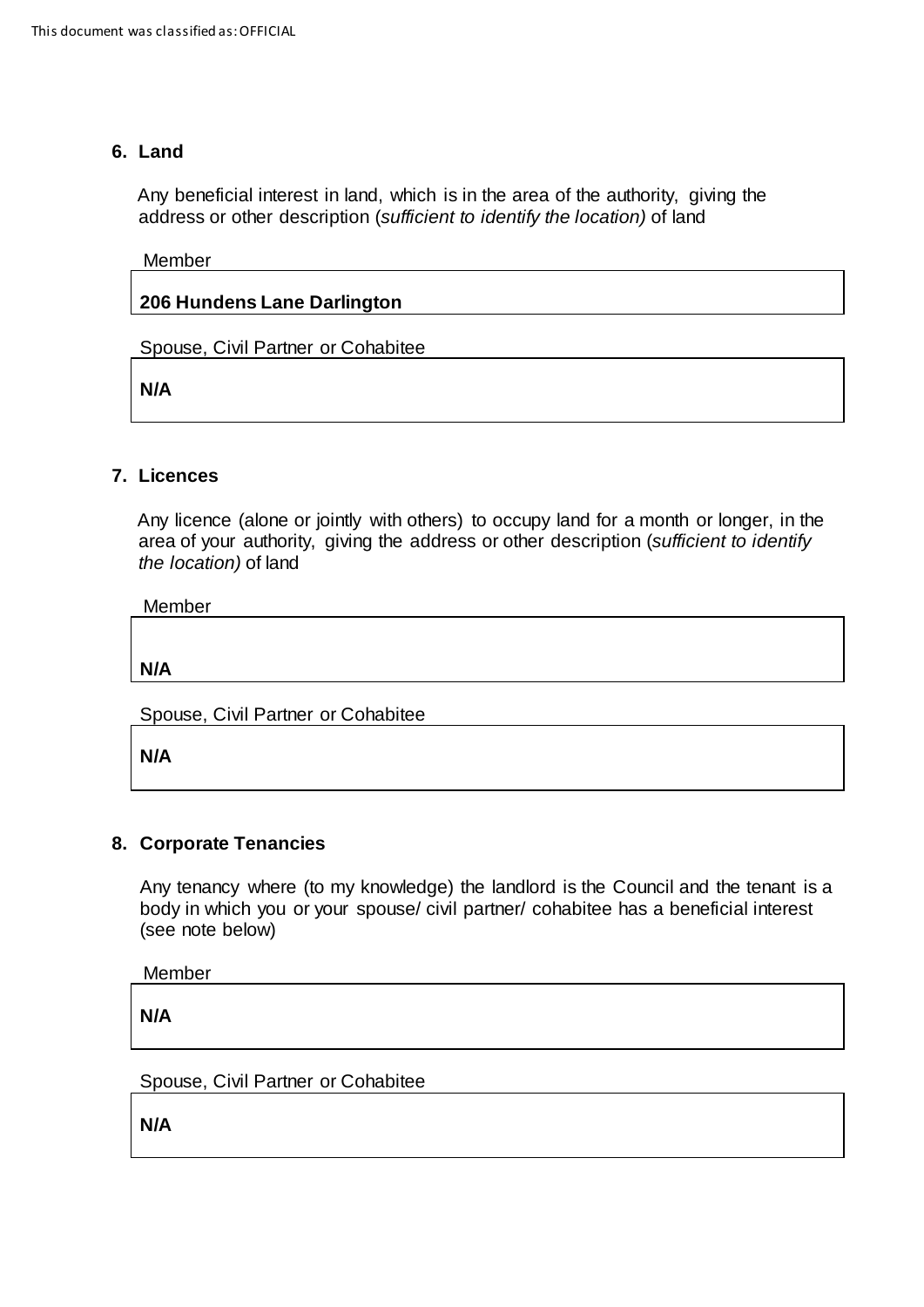### **9. Securities**

Details of any beneficial interest in securities of a body where that body (to your knowledge) has a place of business or land in the area of the Council, and either the total nominal value of securities (see note below) exceeds £25,000 or one hundredth of the total issued share capital of that body; or if the share capital of that body is more than one class, the total nominal value of the shares of any one class in which the relevant person has a beneficial interest exceeds one hundredth of the total issued share capital of that class

Member

**N/A**

Spouse, Civil Partner or Cohabitee

**N/A**

I undertake to observe the Code of Conduct that has been adopted by Darlington Borough Council and I will within 28 days of becoming aware of any new interest or change to any interest registered, submit an updated declaration of interest form to the Monitoring Officer.

Signed ……………………………………………… .. Dated August 2021

Signed (Monitoring Officer) ……………………… … Dated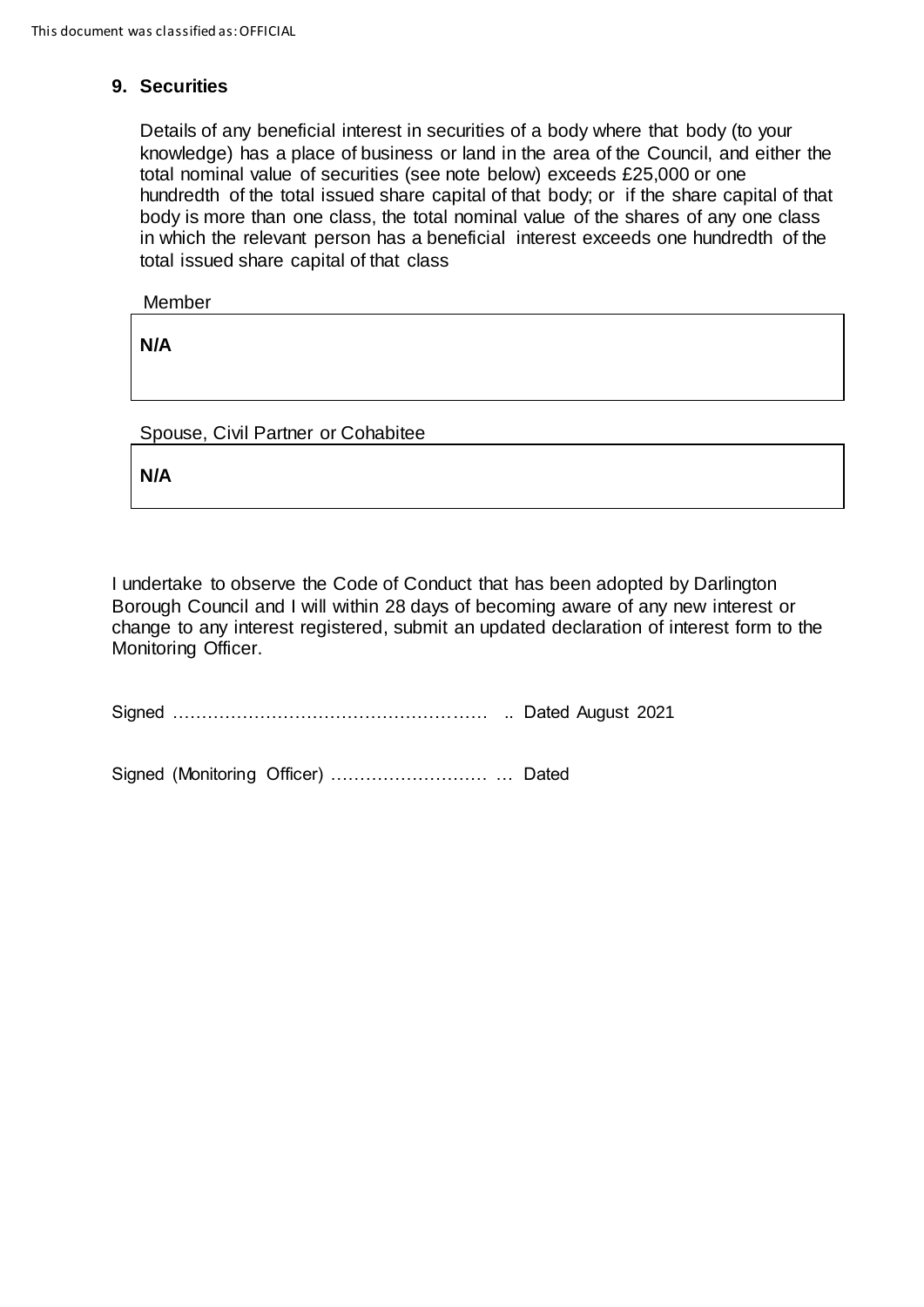### **MEMBERS INTERESTS - GUIDANCE NOTE TO MEMBERS**

This guidance is issued to assist Members and co-opted Members in completion of their notice of Members' interests.

# **1. COUNCIL REPRESENTATIVE**

You should list anybody to which you have been appointed or nominated by the Council. Reference should also be made to the position you hold on the body.

### **2. OTHER BODIES OF WHICH YOU ARE A MEMBER**

You should list your membership of any of the following:

**2(a)** a public authority (other than the Borough Council) or body exercising functions of a public nature of which you are a member. You should include details of any body exercising such function even if the main function of the body is for some other purpose.

**2(b)** a company, industrial and provident society(s), charity or body directed to charitable purposes of which you are a member. This includes Freemasons, Round Table, Rotary etc and any similar body who carries out a charitable function.

**2(c)** a body whose principal purpose include the influence of public opinion or policy of which you are a member, which would include a trade union, political party or professional association of which you are a member.

## **3. EMPLOYMENT OR BUSINESS CARRIED OUT BY YOU**

You should show every type of employment, office, trade, profession or vocation that you carry out or would declare for income tax purposes. Include the name of the employer, business or training name.

You should include here the name of your employer, the name of any firm of which you are a partner, and the name of any company of which you are a remunerated Director. Also anybody which has appointed you, with or without remuneration. You should include the same information for your Spouse, Civil Partner or Cohabitee.

### **4. SPONSORSHIP/ELECTION EXPENSES**

You should show here the name of any person or body, except the Council, who has made a payment to you in respect of your election expenses or any other expenses incurred by you in the carrying out of your duties. Including any payment or financial benefit from a trade union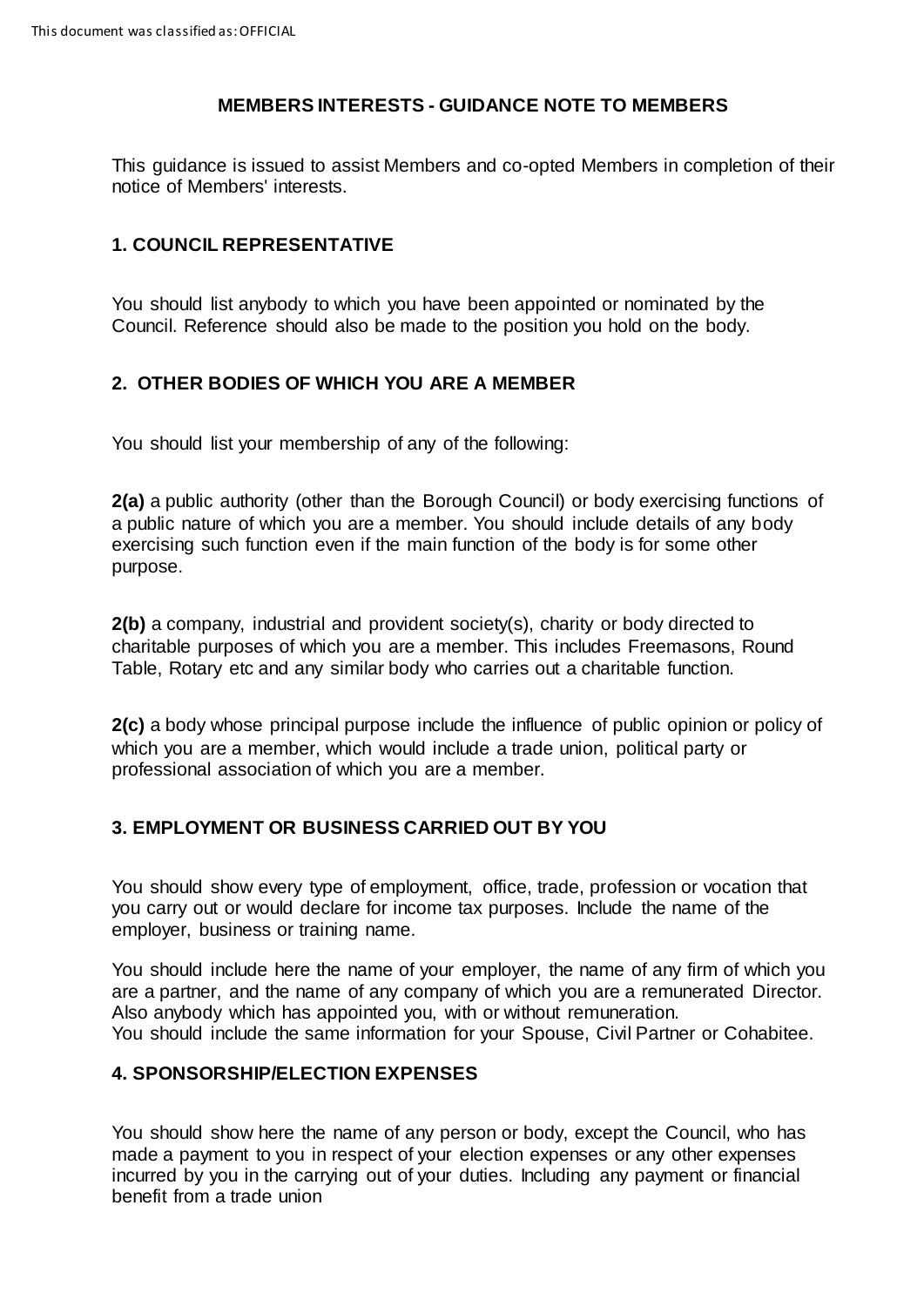# **5. CONTRACTS**

You should describe all contracts, of which you are aware, which are not fully discharged, and which are:

(a) contracts for the supply of goods, services or works to the Council or on the Council's behalf, and

(b) between the Council and either yourself, a firm in which you are a partner, or a company of which you are a Director, or in which you have a beneficial interest (as disclosed in 3 above).

You need not say what the financial arrangements are, but should say for how long the contract is.

You should include the same information for your Spouse, Civil Partner or Cohabitee.

### **6. LAND**

You should include any land in the Borough of Darlington in which you have a beneficial interest (that is, in which you have some proprietary interest for your own benefit). You should give the address or a brief description sufficient to identify it. If you live in the Borough you should include your home under this heading as owner, lessee, or tenant.

You should also include any property from which you receive rent, or of which you are the mortgagee.

"Land" includes any buildings or parts of buildings. You should include the same information for your Spouse, Civil Partner or Cohabitee.

### **7. LICENCES TO OCCUPY LAND**

You should include land in the Borough which you have a right either alone or jointly with another to occupy for 28 days or longer, but neither own nor have a tenancy of. You should give the address or a brief description to identify it.

"Land" includes any buildings or parts of buildings.

You should include the same information for your Spouse, Civil Partner or Cohabitee.